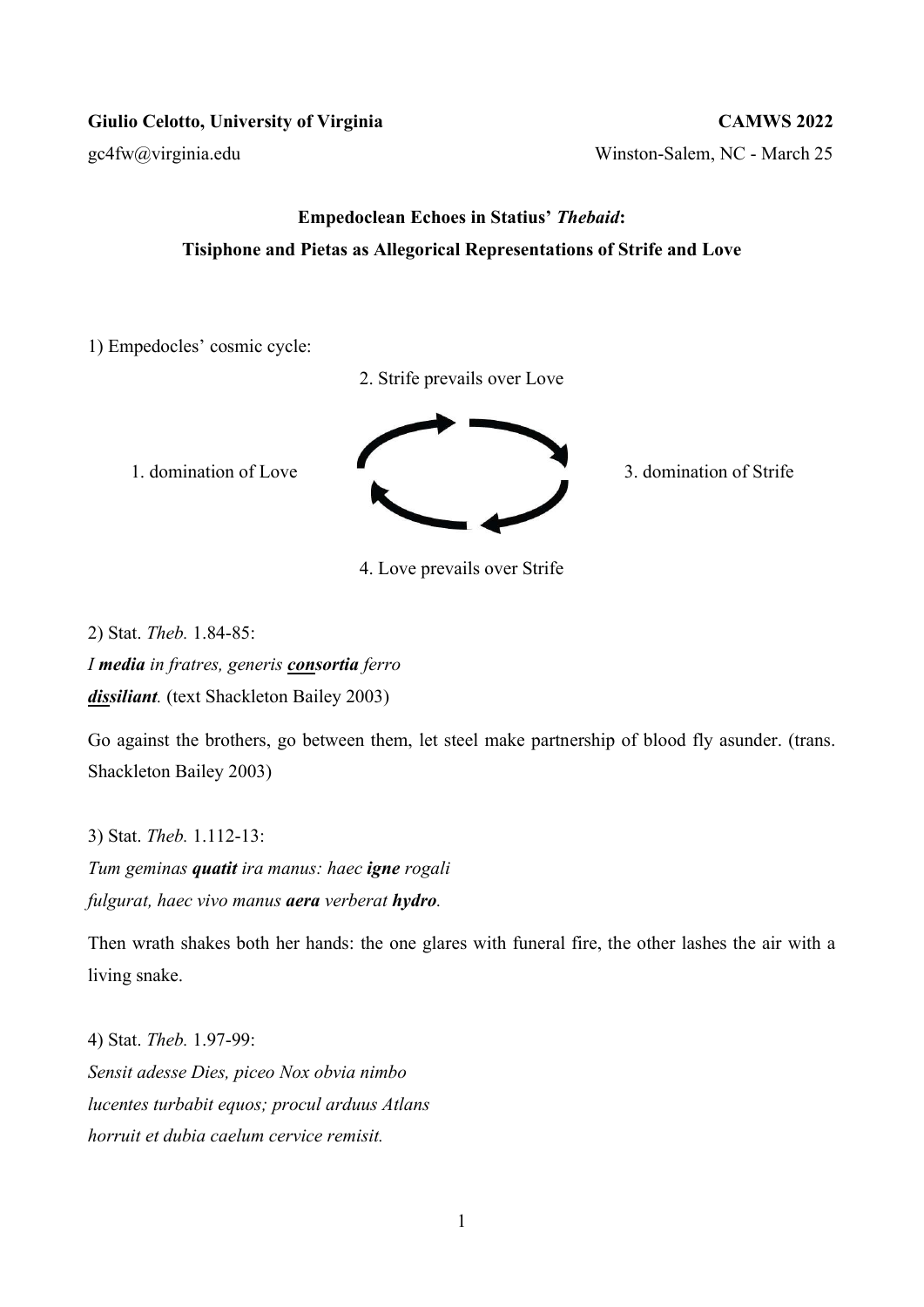Day felt her at hand, Night met him with a pitchy cloud and scared his bright horses. Afar steep Atlas shuddered and let go the sky from his unsteady neck.

5) Stat. Theb. 1.114-17: Ut stetit, abrupta qua plurimus arce Cithaeron occurrit caelo, fera sibila crine virenti congeminat, signum terris, unde omnis Achaei ora maris late Pelopeaque regna resultant.

She halted where Cithaeron's highest peak meets the sky and with green tresses utters hiss after fierce hiss, a sign to earth; the whole coast of the Achaean sea and the realms of Pelops echo wide.

6) Stat. Theb. 1.118-20: Audiit et medius caeli Parnasos et asper Eurotas, dubiamque iugo fragor impulit Oeten in latus, et geminis vix fluctibus obstitit Isthmos.

Half way to heaven Parnassus heard and rough Eurotas; the sound pushed Oeta's unsteady range sideways and Isthmos scarce withstood twin waves.

7) Stat. Theb. 1.127-30:

Inde regendi saevus amor, ruptaeque vices iurisque secundi ambitus impatiens, et summo dulcius unum stare loco, sociisque comes discordia regnis.

Then fierce love of rule, breach of give and take, ambition intolerant of second place, hankering to stand at the top alone, strife, the companion of shared sovereignty.

8) Stat. Theb. 1.138-43:

Alterni placuit sub legibus anni exilio mutare ducem. Sic iure maligno fortunam transire iubent, ut sceptra tenentem foedere praecipiti semper novus angeret heres. Haec inter fratres **pietas** erat, haec **mora** pugnae sola nec in regem perduratura secundum.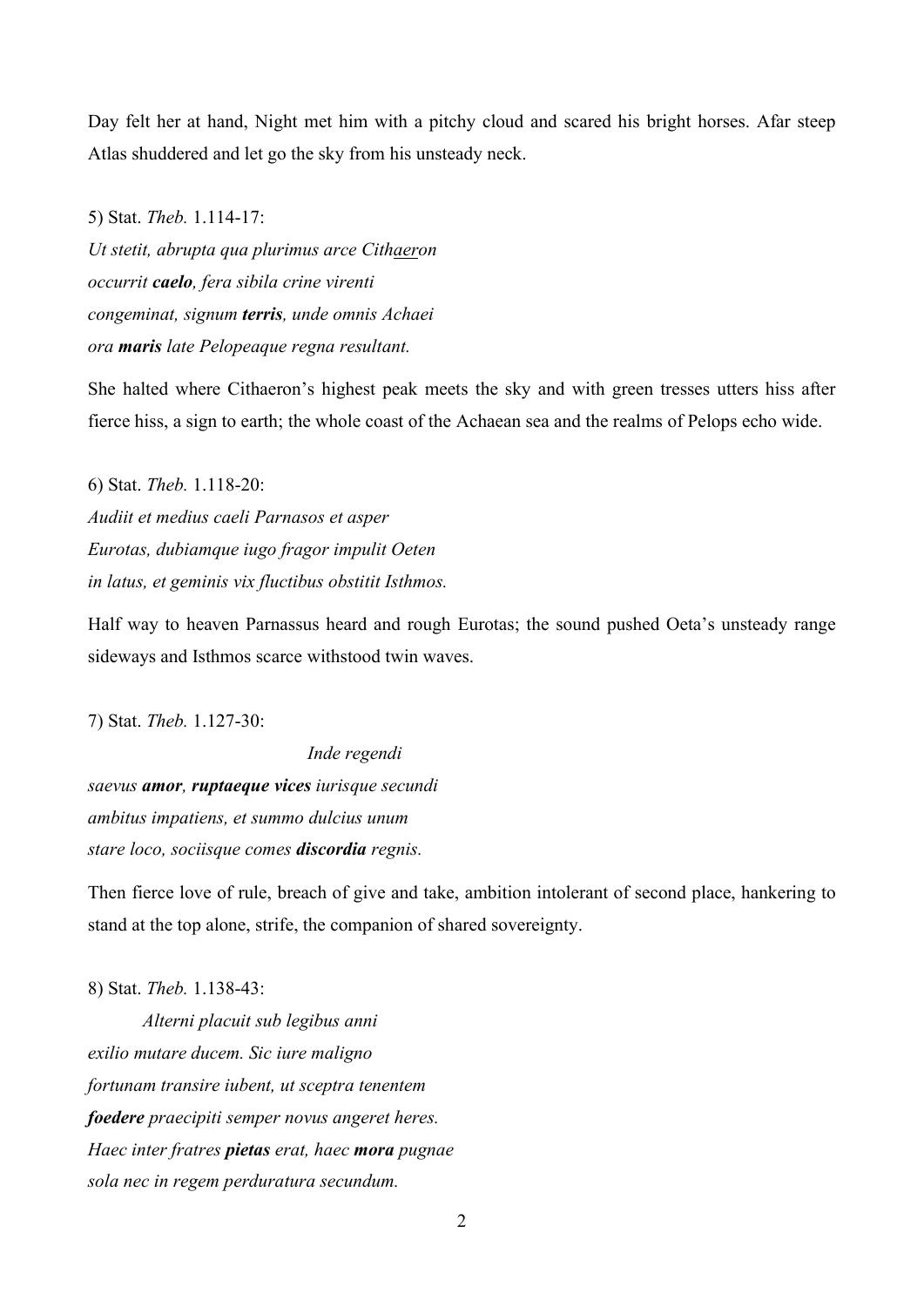It was agreed that each change rule for banishment as the alternate year decreed. Thus by an ungenerous law they bid Fortune change sides, so that the holder of the sceptere be ever tormented by a new heir as the compact hurries by. This was brotherly love between the two, this the sole stay of conflict, one that would not endure till the second king!

9a) Luc. BC 1.4:

Rupto foedere regni. (text Shackleton Bailey 1988)

When the compact of tyranny was shattered. (trans. Duff 1928)

9b) Luc. BC 1.79-80:

 Totaque discors machina divolsi turbabit foedera mundi.

And the whole distracted fabric of the shattered firmament will overthrow its laws.

10) Stat. Theb. 11.458: Aversa caeli Pietas in parte sedebat.

Pity been sitting in a secluded part of heaven.

11) Stat. Theb. 11.466: Quid me … …, princeps Natura, creabas?

Why did you create me, primal Nature?

12) Stat. Theb. 11.474-75:

Subita mansuescere pace

agmina.

The armies turned gentle in a sudden peace.

13) Stat. Theb. 11.484-85:

Quid belli obverteris ausis, numen iners pacique datum?

Why do you oppose enterprises of war, sluggish deity, made over to peace?